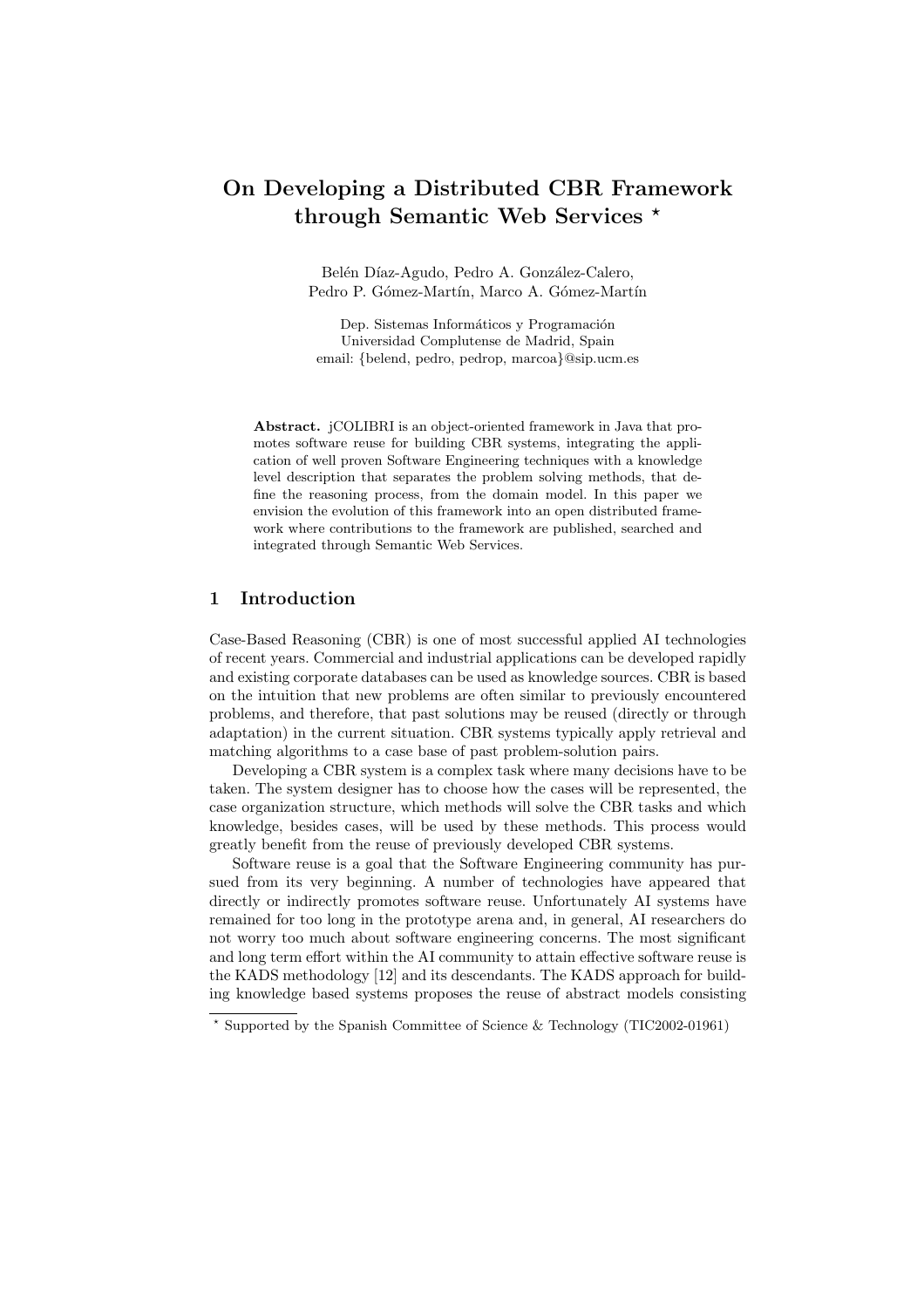of reusable components, containing artificial Problem Solving Methods(PSMs), and ontologies of domain models.

During the last few years we have developed  $jCOLIBRI<sup>1</sup>$ , a framework for developing CBR systems [6–8, 4]. jCOLIBRI promotes software reuse for building CBR systems, and tries to integrate the best of both worlds: the application of well proven Software Engineering techniques with the KADS key idea of separating the reasoning process (using PSMs) from the domain model.

In this paper we envision the evolution of this framework into an open distributed framework where contributions to the framework are published, searched and integrated through semantic web services; using component technologies the PSMs that were thought as internal methods of the framework become external components. Section 2 describes the main ideas lying behind jCOLIBRI and its current architecture pointing out some limitations we have encountered. We propose a solution to these problems based on Semantic Web Services in Section 3. Finally, Section 4 concludes.

# 2 jCOLIBRI

At the knowledge level jCOLIBRI is built around a task/method ontology that guides the framework design, determines possible extensions and supports the framework instantiation process. Task and methods are described in terms of domain-independent CBR terminology.

Every CBR system makes use of CBR terminology, the type of entities that the CBR processes manage. A CBR ontology elaborates and organizes the terminology found in, ideally, any CBR system to provide a domain independent basis for new CBR systems. On this way, CBROnto [8] elaborates an extensive ontology over CBR terminology, the idea beyond this ontology is to have a common language to define the elements that compose a CBR system and to be able to build generic CBR methods independent of the knowledge domain.

Within a knowledge level description, PSMs capture and describe problemsolving behavior in an implementation and domain-independent manner. PSMs are used to accomplish tasks by applying domain knowledge. Although various authors have applied knowledge level analysis to CBR systems, the most relevant work is the CBR task structure developed in [2]. At the highest level of generality, they describe the general CBR cycle in terms of four tasks (4 Rs): Retrieve the most similar case/s, Reuse its/their knowledge to solve the problem, Revise the proposed solution and Retain the experience. Each one of the four CBR tasks involves a number of more specific sub-tasks. There are methods to solve tasks either by decomposing a task in subtasks or by solving it directly.

Figure 1 depicts the task decomposition structure we use in our framework. The task structure indexes a number of alternative methods for solving each task, and each one of the methods sets up different subtasks in its turn. This kind of task-method-subtask analysis is carried on to a level of detail where

<sup>1</sup> jcolibri-cbr.sourceforge.net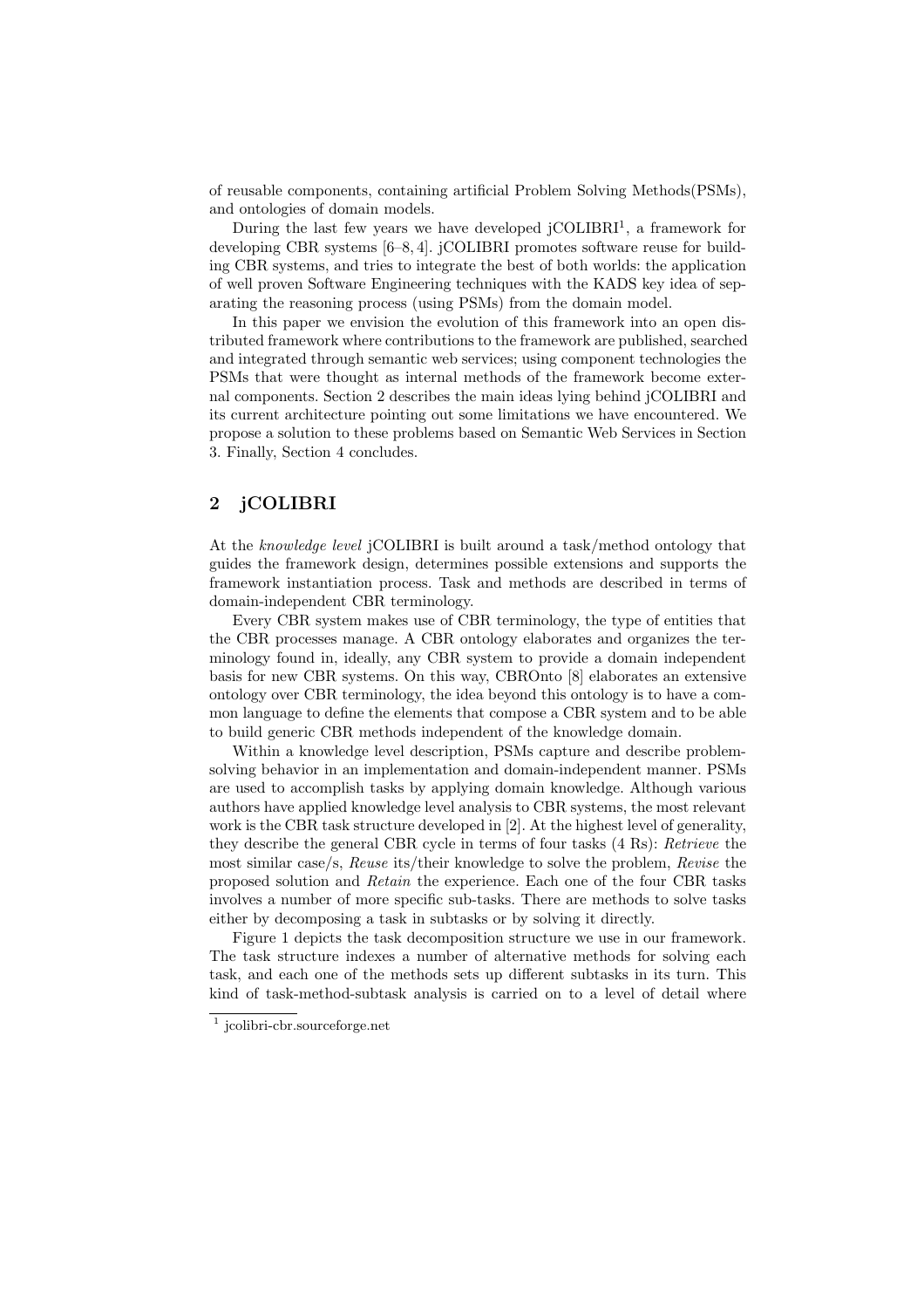

Fig. 1. CBR execution cycle [2] and CBROnto Task Structure

the tasks are primitive with respect to the available knowledge (i.e. there are resolution methods). Besides this task structure, jCOLIBRI includes a library of PSMs to solve these tasks. It describes CBR PSMs by relating them within CBROnto concepts representing the tasks and domain characteristics. PSMs in our library are organized around the tasks they resolve. We also need representing the method knowledge requirements (preconditions), and the input and output "types". These characteristics are described by using vocabulary (i.e. concepts) from the CBROnto ontology.

#### 2.1 Framework Architecture

The jCOLIBRI framework is organized around the following elements and integrated through the architecture of Figure 2:

- Tasks and Methods XML files describe the tasks supported by the framework along with the methods for solving those tasks.
- Problem solving methods The actual code that supports the methods included in the framework.
- Case Base Different connectors (XML, JDBC, RACER, . . . ) are defined to support several types of case persistency, from the file system to a data base [4].
- Cases The framework includes a number of interfaces and classes to provide an abstract representation of cases.

Tasks are a key element of the system since they drive the CBR process execution and represent the method goals. Tasks can be added to the framework at any time, although including a new task is useless unless an associated method exists.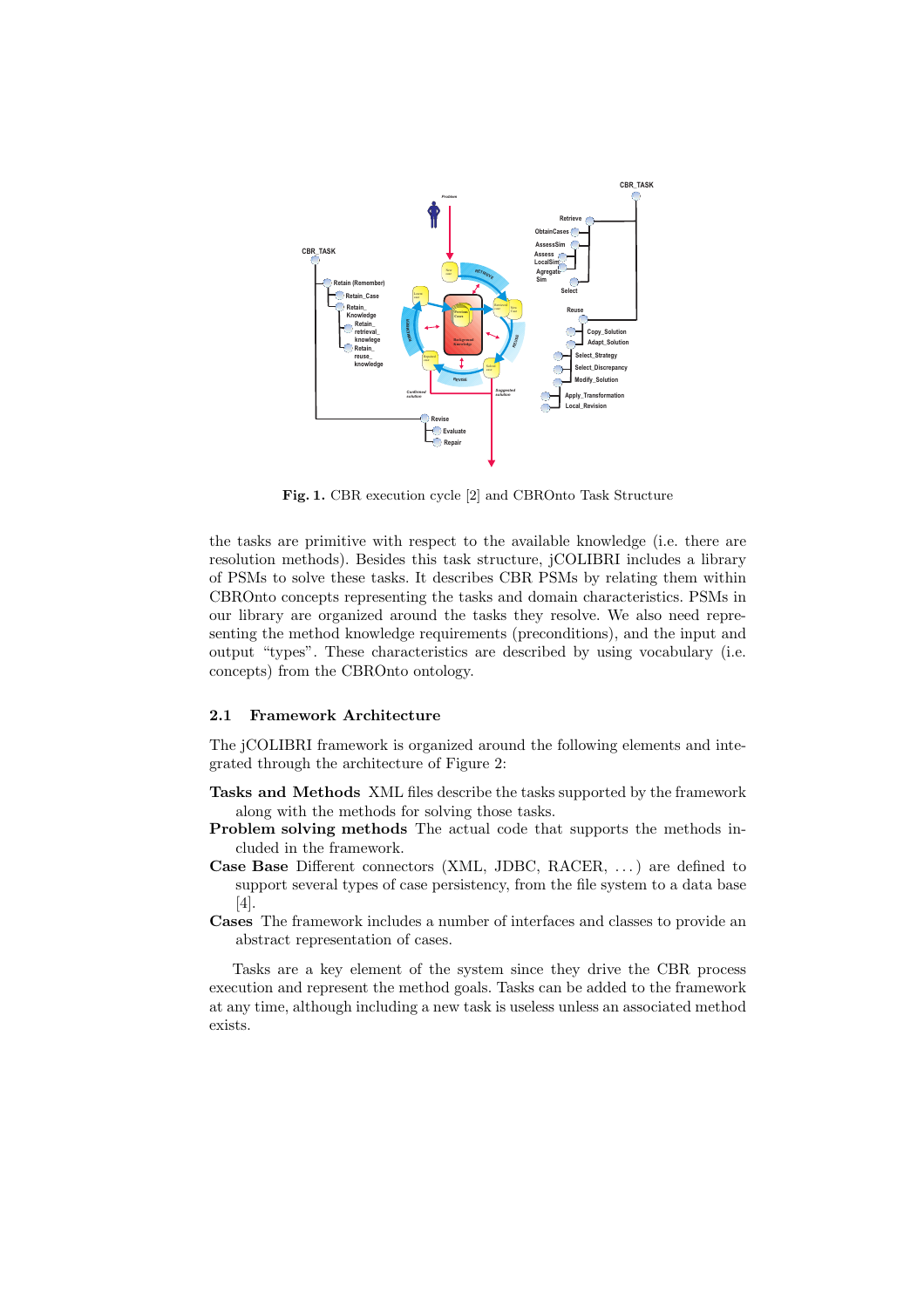

Fig. 2. jCOLIBRI architecture

Regarding methods, most approaches consider that a PSM consists of three related parts. The *competence* is a declarative description of *what* can be achieved. The *operational specification* describes the reasoning process. The *requirements* describe the knowledge needed by the PSM to achieve its competence [9].

Some approaches like CommonKADS [10] specify much of how the PSM achieves its goals, i.e. the reasoning steps, the data flows between them, and the control that guides their execution. As we focus on PSM applicability assessment we consider what the method does, i.e. the task it solves, and its knowledge requirements, and leave control-flow issues to informal documentation and method implementation code. This allow us to use a black box type of method reuse.

Our approach to the specification of PSMs competence and requirements makes use of ontologies and provides two main advantages. First, it allows formal specifications that add a precise meaning and enables reasoning support. Second, it provides us with important benefits regarding reuse because task and method ontologies can be shared by different systems.

Method descriptions follow an XML schema. This elaborated description has a counter-part description in a Description Logic(DL) syntax (we use OWL with RACER as the inference engine). It includes the following elements:

- Name The fully qualified name of the class that implements the method. This class must implements the CBRMethod interface.
- Description A textual description of the method.
- ContextInputPrecondition A formal description of the applicability requirements for the method, including input requirements.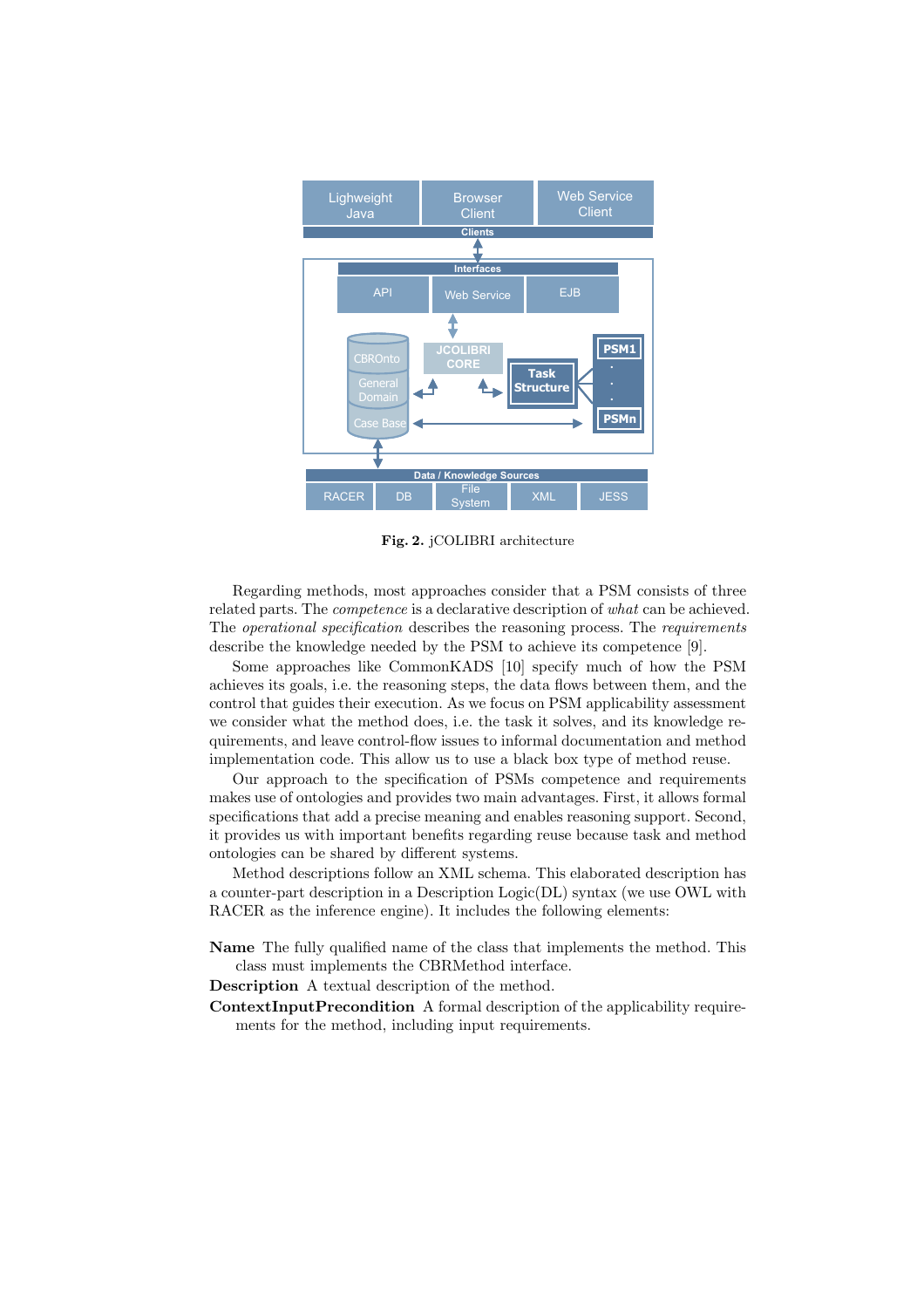- Type jCOLIBRI manages two types of methods: execution (or resolution) and decomposition. Execution methods solve the task, for which has been assigned to, while decomposition ones divide the task into other tasks.
- Parameters Method configuration parameters (Inputs and outputs). These parameters are the variable hooks of the method implementation. For example, a retrieval method may be parameterized with the similarity function to apply. They are described by concepts that belong to the CBROnto ontology. Competencies The list of tasks this method is able to solve.
- Subtasks In decomposition methods this element provides the list of tasks that result from dividing the original task.
- ContextOutputPostcondition Output data information obtained from this method execution. The information will be used to check which method can take as input the output of this one.

Building a CBR system consists on the instantiation of the jCOLIBRI framework. It is a configuration process where the system developer selects the tasks the system must fulfill and for every task assigns the method that will do the job. The execution of the resulting CBR system can be seen as a sequence of method applications where a method takes as input the output of the previous one. jCOLIBRI provides an user interface that allows the developer to choose the methods to be applied to perform every task.

Ideally, the system designer would find every task and method needed for the system at hand, so that she would program just the representation for cases. However, in a more realistic situation a number of new methods may be needed and, less probably, some new task. Since jCOLIBRI is designed as an extensible framework, new elements will smoothly integrate with the available infrastructure as long as they follow the framework design.

Obviously, not every method designed to solve a certain task can be applied once the method that solve the previous task has been fixed. For example, it makes no sense to apply a voting mechanism to obtain the result in the reuse process if the retrieval one returns just one case.

Apart from input/output constraints, method applicability can be also determined by more general constraints such as the requirement of a particular organization for the Case Base or the availability of a given type of similarity function defined on cases. These requirements are expressed as descriptions in a DL and correspond to the conditions to be satisfied by the context of the CBR system. The element ContextInputPrecondition in a method description describes the requirements that the application of the method impose on the input context, while the element ContextOutputPostcondition describes how the context is affected by the execution of this method. The method applicability checking is made using description logics and CBROnto.

### 2.2 Limitations that guide jCOLIBRI towards a distributed architecture

Nowadays, jCOLIBRI is managed using sourceforge, a software development website that provides a version control system (CVS). Users check out the source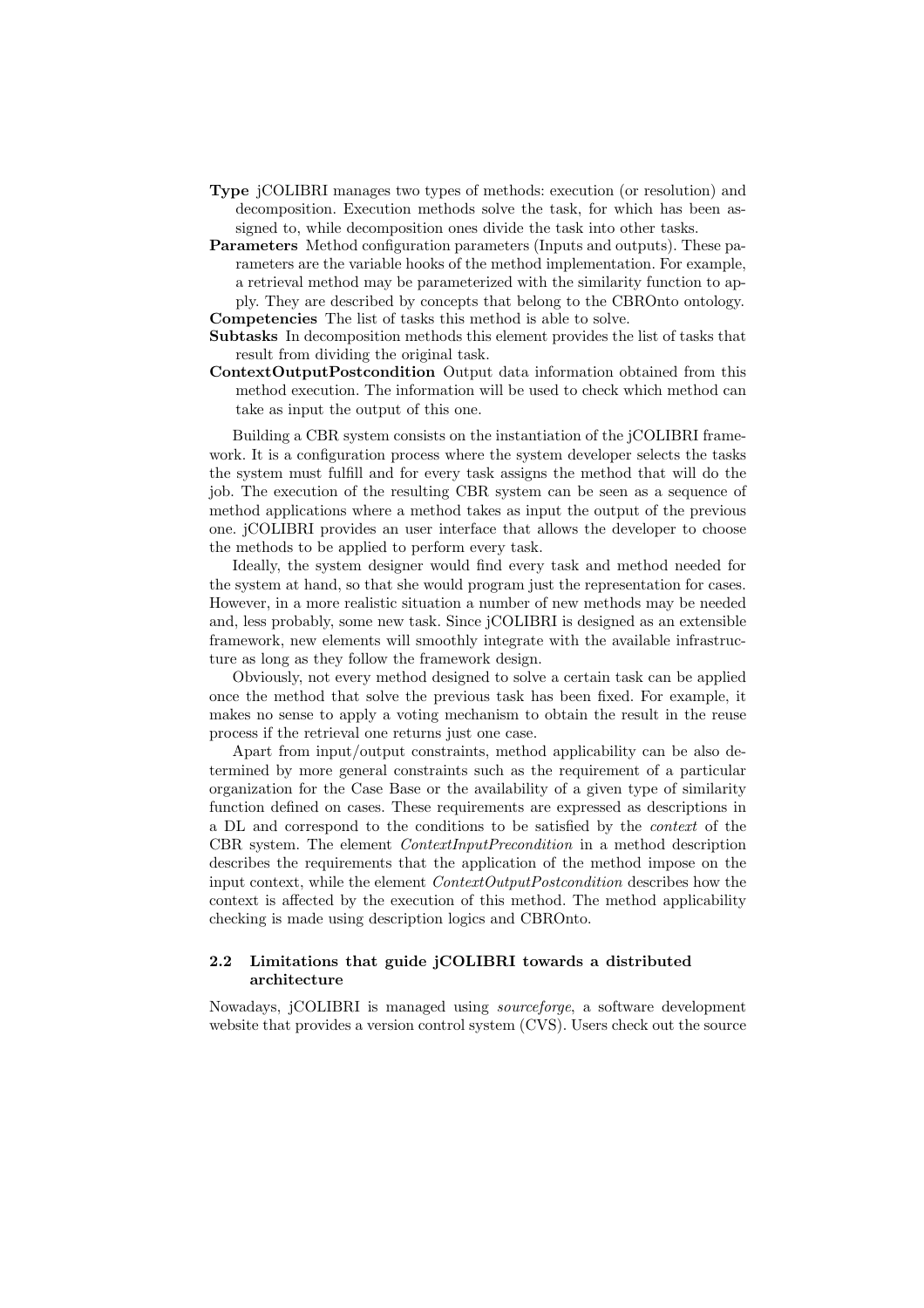code of the framework, and use its library of PSMs, or extend or create new methods. If the programmer wants to share her/his methods with all the community, (s)he has to commit the files to the central distribution.

Our goal with jCOLIBRI has been to provide with a reference framework for CBR development that would grow with contributions from the community. Even though it, we have found several difficulties within contributions due to the current monolithic architecture, namely:

- 1. Previously to the addition to the framework, all the contributions have to be processed, sometime too time consuming to the developer team.
- 2. It is not always easy to decide against incorporating some new method, because many of them, though useful for some other users, are too much specific for some kind of systems.
- 3. The contributions added to the framework are not incorporated to the local copy of the other users while they stay with the same version. As in the process of framework instantiation the system designer search for every task and method needed for the system using the local copy of the system, it is possible he is missing the opportunity of reuse other new methods.
- 4. CBR system designers usually find tedious (and a waste of time) to contribute to the method library of jCOLIBRI.

We have found that these difficulties can be tackled using a distributed architecture. This new approach is used both in the developing of a new CBR system and in its execution, using remote method calls and OWL-S [11] for the description of those methods.

# 3 Distributed Architecture

The distributed model is not meant to substitute the main core of the framework but help the publication of the new methods without having to contact with jCOLIBRI development team.

Users still checkout the last release of jCOLIBRI with the library of core PSMs, and they continue using the GUI in order to create new CBR systems. The difference arises when a jCOLIBRI user (CBR designer) has created (or modified) a method and (s)he finds it interesting enough for the rest of the community. Instead of sending it to be incorporated in the next release (increasing more and more the core of the framework) (s)he publicizes the method and allows that other (external) systems use it remotely.

With this approach, jCOLIBRI GUI should be able to find remote methods, i.e., it does not search only in the local copy of the framework but it uses the same techniques to search in the complete set of available remote PSMs.

### 3.1 Our proposal

Our proposal is using the jCOLIBRI GUI as a service discovery tool. Using the same techniques that we are using now (locally over the library of CBR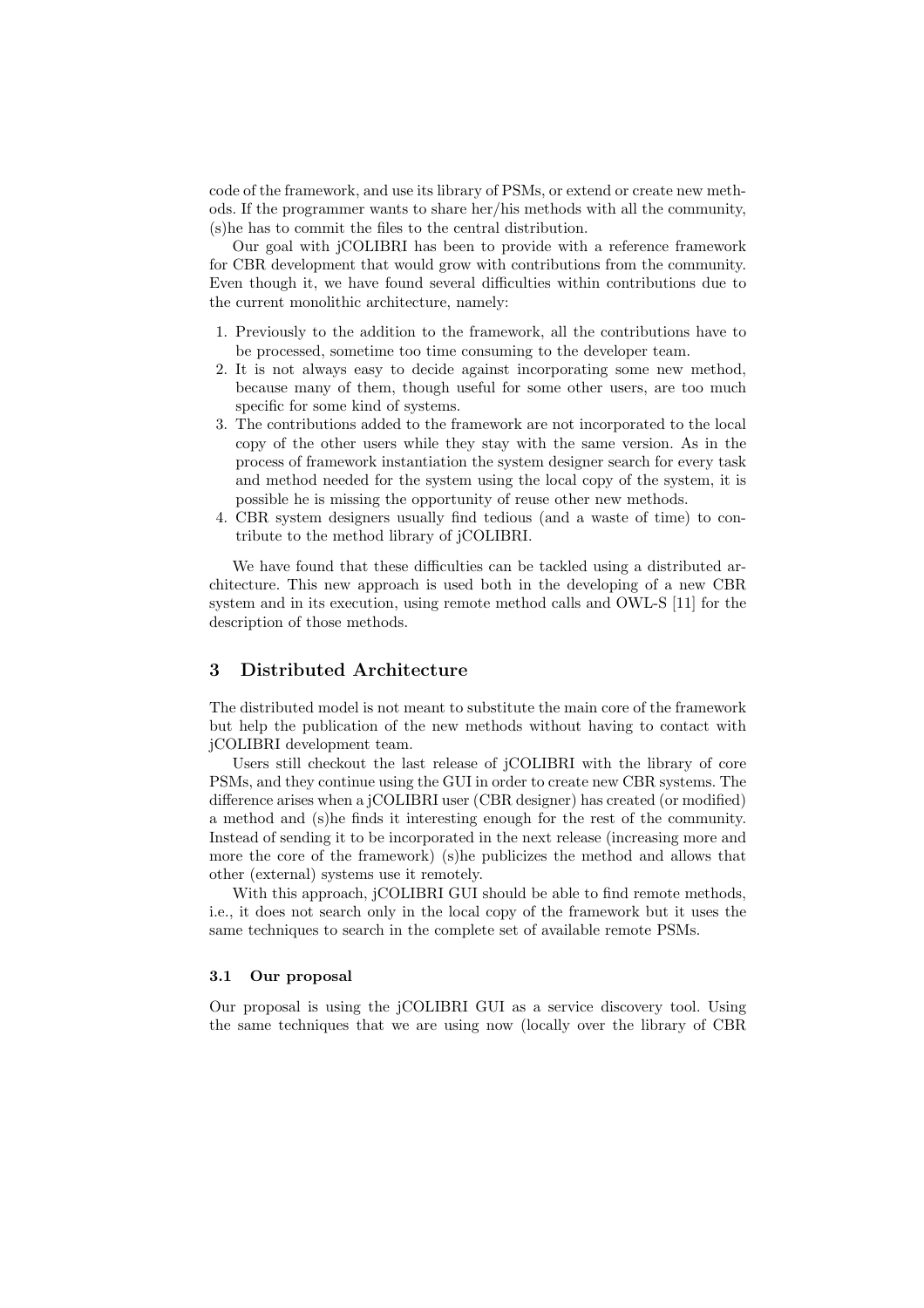methods) [8], we aim to widen the scope of the search space to the semantic web, in particular to the set of CBR services (previously called methods, the PSMs) publicly available from the CBR community.

Our CBR ontology (CBROnto) defines CBR related terminology to describe CBR methods [6, 8]. So, the first step we are doing is exporting the methods in our library. OWL-S has some "hooks" where different kind of information can be added, even information outside OWL-S or outside OWL. These extensions could require some kind of specialized reasoner for them. We are integrating CBROnto in OWL-S using the hooks, using OWL itself as language to relate them.

The OWL-S Service Profile class does not dictate any representation of services: using OWL subclassing anyone can create specialized representations for them to be used as service profiles. We could design a new Service Profile subclass containing the information we consider important for our CBR methods.

Nevertheless, OWL-S provides the class Profile as a possible representation. An OWL-S Profile contains the functional description of the service specifying the inputs and preconditions required, the outputs generated, and the expected effects (postconditions). These four attributes are stored using OWL properties in the Profile class. It also contains more general information as the service name, a general description, a service category, etcetera. We have planned a mapping between the information currently contained in the XML Schema of our jCOLIBRI methods and the properties of OWL-S Profile.

- 1. Name: it is mapped to a string by means of the profile:ServiceName property.
- 2. Description: it also mapped to a string using the profile:textDescription property.
- 3. Parameters: they contain both input and outputs. OWL-S has a property called "hasParameter" which is subclassed in "hasInput" and "hasOutput". We will organize our previous parameter information to be correctly categorized as inputs or outputs using these properties. We will discuss about the range of hasParameter shortly.
- 4. Competencies: they are the list of tasks the method is able to solve. We are mapping them into the Profile serviceCategory property, using the Service-Category class (the range). In this way, ServiceCategory is used to describe categories of services on the bases of some classification that is outside OWL-S, but understood by our CBROnto specialized reasoner.
- 5. ContextInputPrecondition: we will use hasPrecondition property to store this information. We discuss its range (expr:Condition) below.
- 6. ContextOutputPostcondition: hasResult property will be used.

There are two elements of the method descriptions that are not mapped in OWL-S: the method type (execution or decomposition methods) and the subtasks. Both elements are relative to the task/method ontology. Currently we are limiting ourselves to use semantic web with the execution methods, so it is not important to incorporate into OWL-S information about decomposition.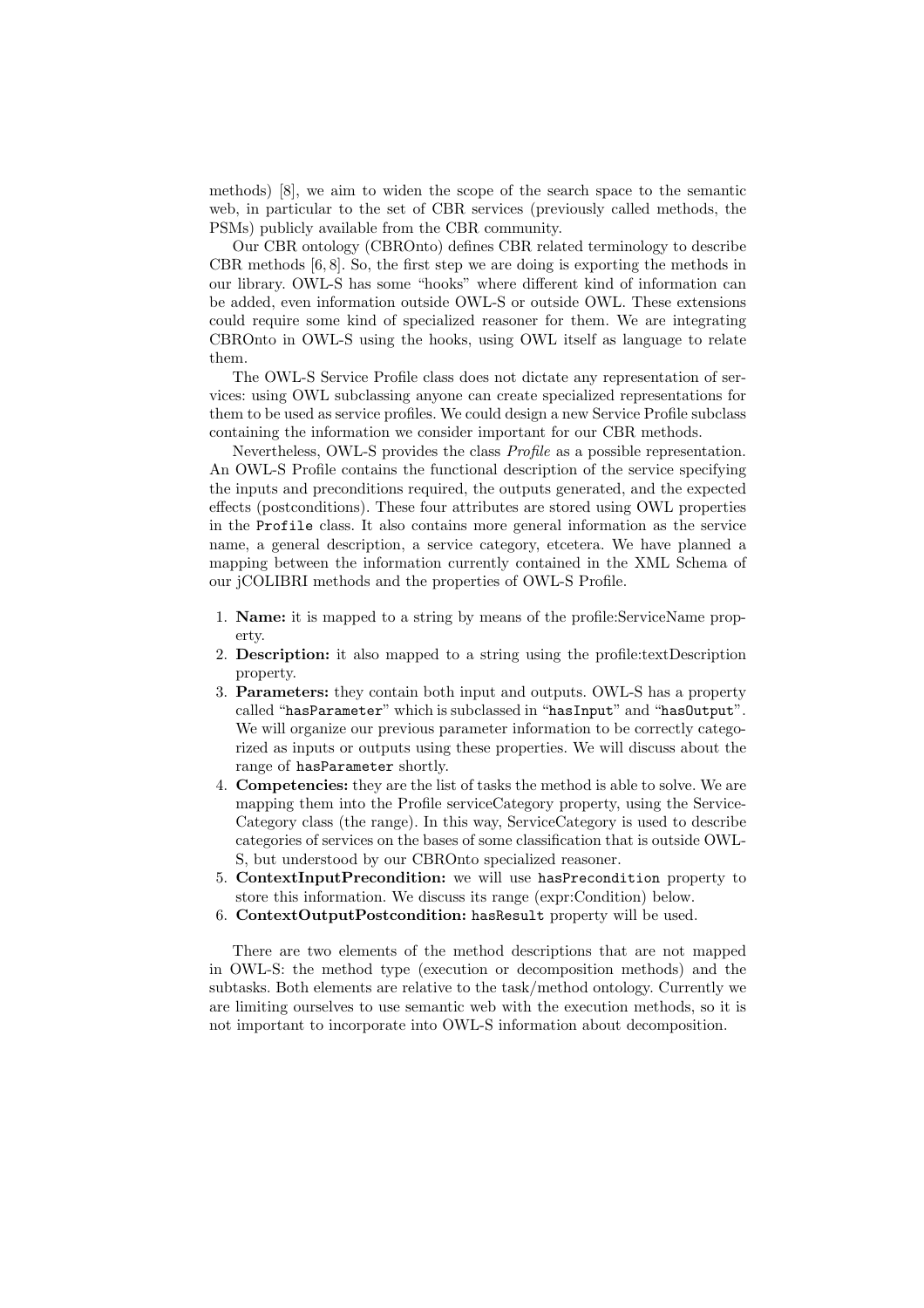Both preconditions and effects need information about the inputs and outputs of the methods respectively. They are expressed using OWL-S Input and Output classes, that are subclasses of Parameter. They must specify the parameter types, and, in some cases, their values. Type is store as an URI, and value as a plain text. Specialized reasoner using OWL-S as a "container" should be give sense to them when the discovery is taking place.

In our case, types are specified using the name of the classes in CBROnto that modelize them. Our reasoner will test if each class is a descendant class of CBRTerm.

OWL-S uses logical formulas to represent preconditions and effects. Instead of integrating them into RDF, OWL-S treats the formulas (expressions and conditions) as string literals or XML literals, which reference the inputs and outputs defined somewhere else. External reasoners are supposed to be able to analyse and understand these strings.

OWL-S has two basic classes concerning expressions. Expression class contains the string with the logical formula. It has the property expressionLanguage related to the LogicLanguage class. OWL-S includes three instances of this concept, referring to some concrete languages: SWRL, KIF and DRS. We have added the OWL language to describe description logic formulas that can be used to express the kind of conditions and effects that we need to model. Our reasoner used to service discovery employ the OWL expressions and RACER inference engine.

As said before, service profiles intention is to store information referring to "what the service does". OWL-S services also keep "how the service works" in the so-called service models. Concretely, OWL-S includes a Service Model class that, as Service Profile, is mainly empty, but concreted in the Process subclass. Its information is specially useful for composite services which store some kind of state between interactions.

The name "composite services" can suggest some kind of relationship with our decomposition methods. However, our decomposition methods cannot be modeled using the composite services supported by OWL-S because they have different semantic. Our decomposition methods follow a kind of "divide&conquer" philosophy being the method in charge of invoking the submethods. The OWL-S idea of composite services refers to the user calling to the different subservices. In other words, a composite process is not a behaviour a service will do, but a behaviour (or set of behaviours) the client can perform by sending and receiving a series of messages [11]. Consequently, our methods will be always atomic process from the OWL-S point of view, and we are not currently interested in making an advanced use of the Process subclass.

#### CBR services discovery

Converting jCOLIBRI framework to a distributed component-based system using OWL-S implies a change in the way the jCOLIBRI development GUI works. We need some kind of central registry where third-part components (also called methods or services) are published using  $OWL-S + CBROnt$ , and the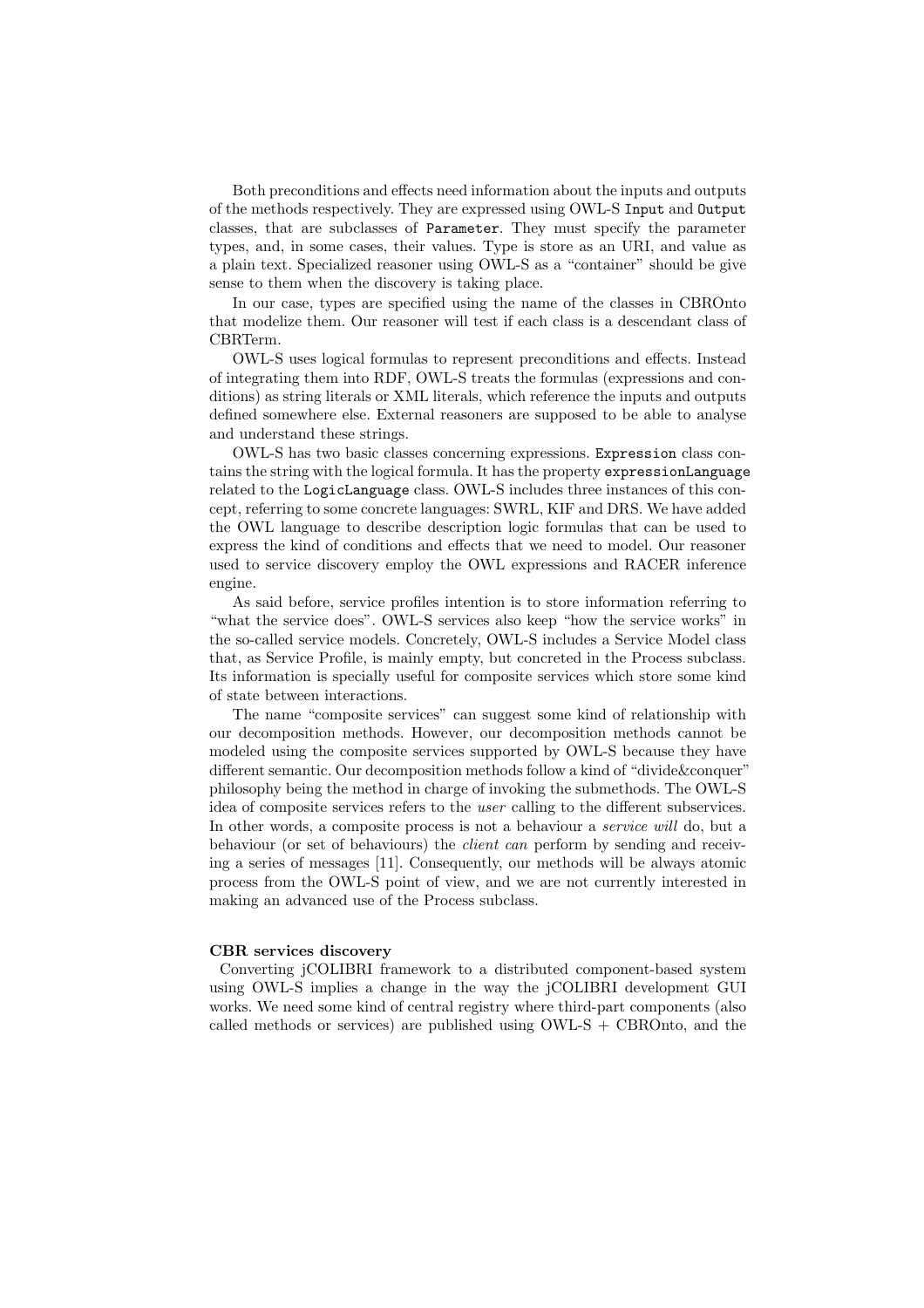development GUI searches concrete methods using it, depending on the user requirements.

This central registry extracts the information referring to the query from the "OWL-S container", and obtains the specification on top of CBROnto in order to look for some existing method using our techniques based on description logics. Concretely, the main issue of verifying whether or not a service satisfies the set of restrictions is accomplish using Racer as inference engine.

As said before, currently we are not interested in method composition at this level. Tasks are decomposed using the task/method ontology in the local development tool, and all the queries are concerned to the "leaf" methods once all the decompositions have been decided.

### 4 Conclusions

We have presented jCOLIBRI, an object-oriented framework in Java to build CBR systems. This framework is built around a task/method ontology that facilitates the understanding of an intrinsically sophisticated software artifact. The current implementation of jCOLIBRI has been recently released as an open source effort to serve as development tool and profit from the input of the CBR community.

In the current framework-centered architecture of jCOLIBRI new CBR systems are developed through framework instantiation. In this process, users may extend available classes, developing new methods as needed. In our role as developers of the main core of the system, we expect those programmers to contribute to our method collection with the most relevant ones. We intend to process and filter all these third-party methods and add to the next release those potentially interesting to jCOLIBRI users.

In this paper we have proposed a new distributed architecture for jCOL-IBRI profiting from the similarities between PSMs and component-based reuse. jCOLIBRI provides a battery of PSMs, and the programmer searches for the most useful for his purpose. Separating PSMs from the main core by using Web Services get us closer to the concept of software components technology, bringing its possibilities to jCOLIBRI. In that sense, both services and main core can evolve independently, so the version problem decrease. Each method developer is responsible for controlling his own versions of each method, and guarantees the backward compatibility, maybe using techniques used in other component technologies such as DCOM or Enterprise JavaBeans.

Web Services and remote invocation let the implementers choose a programming language different to that used in the jCOLIBRI implementation (Java). Any developer who respects the rules of the Semantic Web and creates correct descriptions in OWL-S of his services using CBROnto will be creating methods that will be available for the rest of the community.

The main drawback of distributed architecture is the performance due to the speed of remote calls, specially when the method granularity is high. The methods' implementer should create them with this problem in mind, trying to